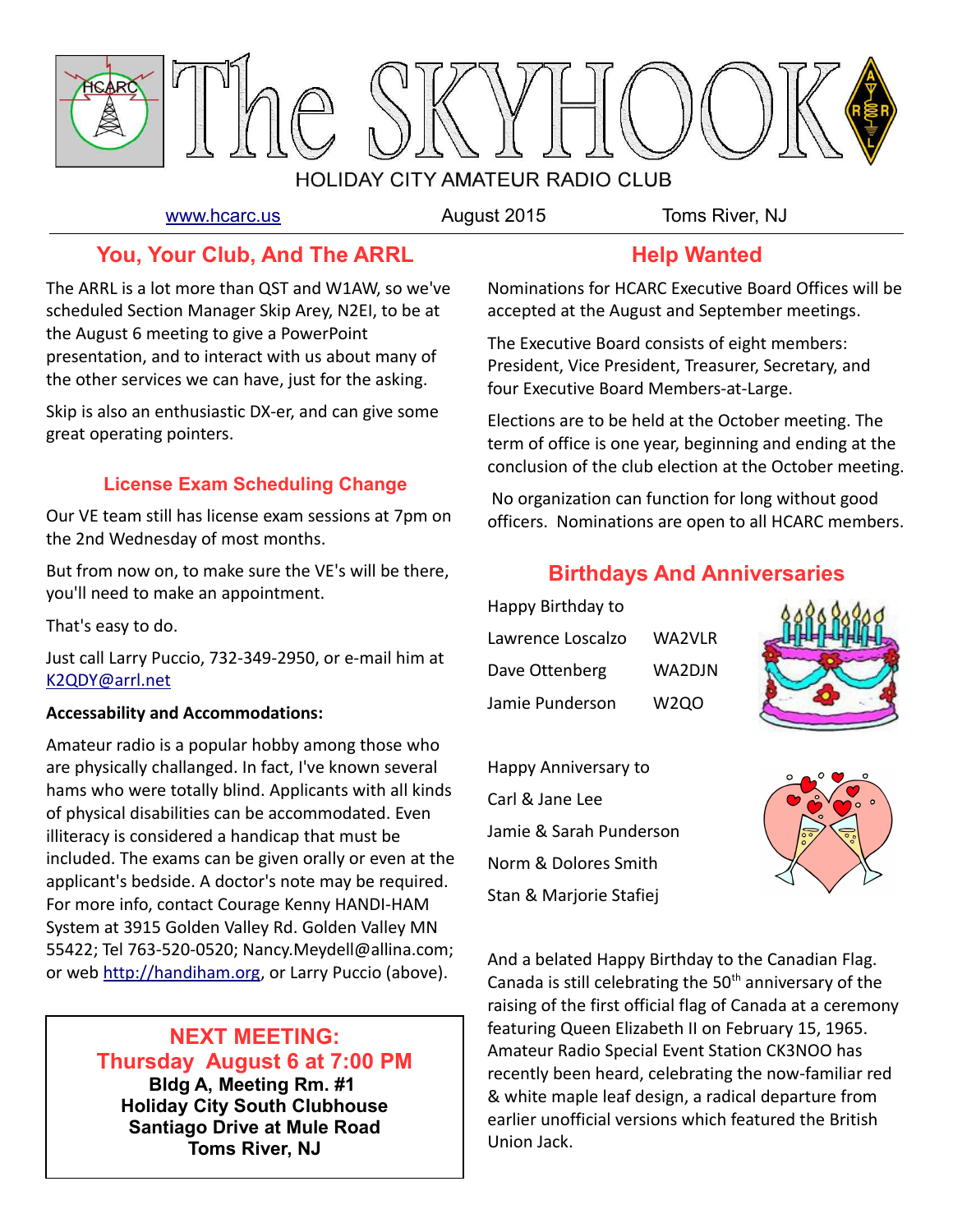# **Ocean County ARES® News**

August, 2015

The next meeting of Ocean County ARES will be on Wednesday, August 19<sup>th</sup> at 7:00 PM. The meeting place is the Ocean County EOC, Robert J. Miller Airpark, Berkeley Township. There will be no training net that evening due to the meeting. Refreshments will be provided.

Amateur Radio operators are requested to support SNJ ARES during the Papal visit to Philadelphia on September 26 and 27. See [http://www.ares-snj.org/papal\\_visit\\_2015](http://www.ares-snj.org/papal_visit_2015)

for signup information. All pre-event communication with operators will be via Twitter, so you will need to sign up for a Twitter account. The request for operators comes from the Cooper University Hospital, which anticipates a huge demand on medical support services during the visit, since up to 4 million people are expected to surge into the Philadelphia area and cellular phone service is sure to be overloaded. If you are interested in volunteering, follow the prompts at the above mentioned website.

Yesterday (7/19/15), K6RPT-12 showed up on the APRS map for our area. It is an unmanned weather balloon, running solar powered APRS. It was about 260 miles to the East of Toms River at an altitude of 44,000 feet and was being received directly by the BARNGT and TOMRVR APRS digipeaters along with several other home APRS stations. If you want to learn more about the project, see<http://www.cnsp-inc.com/>

Thanks to Keith, KC2OON for bringing this to my attention.

The Yaesu System Fusion polo shirts have come in for the 10 operators who donated to the project during the first of the year. They will be distributed during the August 19<sup>th</sup> ARES meeting. Very slick looking and very unique!

73 de WX2NJ

Bob Murdock

Ocean County Amateur Radio Emergency Service® EC

# **Minutes Of The July 2 Meeting**

Holiday City Amateur Radio Club

Minutes - July 2, 2015 Meeting

7:07 Meeting called to order

Flag Salute

Member Introductions

The Treasurer was not present. A motion to delay the Treasurer's Report until the next meeting was passed.

The Secretary's minutes from the last meeting were presented and accepted with corrections.

#### Old Business:

The President brought up the motion passed in the last meeting to increase the constitutional level limit for cash-on-hand from \$50.00 to \$150.00. The President stated that the proposed constitutional change had been posted in the Skyhook. The remaining requirement to vote a second time was addressed. The motion was made and seconded. The motion was passed.

Murray Goldberg questioned why the field day was canceled at the last moment. A request was made from the floor to discuss the basis for this decision. As the only person who knew why the decision was made was not present, the discussion was delayed until the next meeting.

A discussion was held on the possibility to have future field days in coordination with ARES. No final decision was made.

A discussion on the next Chinese Fusion buffet was held. Murray Goldberg also requested that anyone planning to attend the buffet should email him to assure sufficient reservations. Further, he and his wife were donating handmade jewelry for the 50/50 drawing at the buffet.

7:40 A Break was called for refreshments and the 50/50.

8:09 The meeting was called back to order.

A presentation was made by Carl Lee. Several DVDs on solar cells and the 2008 field day were shared.

8:43 The meeting was adjourned.

Submitted by:

John Rogers, Secretary

#### **Local 2-meter Repeaters**

Here's a list of the local coordinated repeaters for the 2-meter band. The HCARC repeater (146.655) is currently inactive, and looking for someone to give it a good home.

| County / Location         | Output  |                          | Input Tx Call                 | Sponsor           | Op Codes                         |
|---------------------------|---------|--------------------------|-------------------------------|-------------------|----------------------------------|
| Camden / Winslow          | 145.150 | $\overline{\phantom{0}}$ | K <sub>2</sub> AX             | <b>JTRA</b>       | o (t=ZZ=91.5) e                  |
| Ocean / Manchester        | 145.170 | $\equiv$                 | WA2RES                        | OC ARES           | o (t=3B=131.8) WXeRAO            |
| Camden / Waterford Wks    | 145.210 |                          | W2FLY                         |                   | o (t=XA=71.9) e Mixed-Mode       |
| Burlington / Medford Twp. | 145.290 | $\qquad \qquad -$        | K <sub>2</sub> AA             | <b>SJRA</b>       | o (t=ZZ=91.5) (ca) e             |
| Camden / Cherry Hill      | 145.370 | $\overline{\phantom{0}}$ | NJ2CH                         | CH OEM            | o (t=ZZ=91.5) (ca) e O           |
| Burlington / Chatsworth   | 145.470 | $\overline{\phantom{0}}$ | KC2QVT                        | BurlCo OEM        | o (t=3A=127.3) L e R A O         |
| Ocean / Toms River        | 146.445 |                          | +1MHz KC2GUM                  | 0.C.R.G.          | o (t=3B=131.8) WX a e A          |
| Mercer / Lawrenceville    | 146.460 | $\ddot{}$                | N <sub>2</sub> RE             | Sarnoff RC        | o (t=3B=131.8) 147.46 input      |
| Ocean / Toms River        | 146.655 | $\overline{a}$           | WA2JWR                        | <b>HCARC</b>      | o (t=3A=127.3) RB WX             |
| Mercer / West Trenton     | 146.670 | $\overline{\phantom{0}}$ | W <sub>2</sub> ZQ             | <b>DVRA</b>       | o (t=3B=131.8) WX (ca) e R A O   |
| Ocean / Tuckerton         | 146.700 | $\overline{\phantom{0}}$ | N <sub>2NF</sub>              |                   | o (t=7A=192.8) e R A O           |
| Camden / Camden           | 146.820 | $\overline{\phantom{0}}$ | W3PHL                         | PARA Group        | o (t=3B=131.8) e A               |
| Ocean / Manahawkin        | 146.835 | $\overline{\phantom{0}}$ | N <sub>2</sub> O <sub>O</sub> | 835UserGrp        | o (t=3A=127.3) (ca) e R A O      |
| Camden / Pine Hill        | 146.865 | $\overline{\phantom{0}}$ | K <sub>2</sub> UK             | <b>CCAPRA</b>     | o (t=3B=131.8) L (ca) e          |
| Camden / Blackwood        | 146.895 | $\overline{\phantom{0}}$ | K2EOC                         | CC OEM            | o (t=7A=192.8) WXeRAO            |
| Ocean / Toms River        | 146.910 | $\overline{\phantom{0}}$ | W2DOR                         | <b>JSARS</b>      | o (t=3A=127.3) e Bi              |
| Burlington / Willingboro  | 146.925 | $\overline{\phantom{0}}$ | WB2YGO                        | WARG Inc.         | o ( $t=3B=131.8$ ) (ca) e        |
| Ocean / Lakewood          | 146.955 | $\overline{\phantom{0}}$ | W2RAP                         | <b>EARS</b>       | o (t=1A=103.5) e                 |
| Burlington / Robbinsville | 147.075 | $\ddot{}$                | KX2D                          | Robbinsvil        | o (t=XA=71.9) L (ca) e R         |
| Mercer / Allentown        | 147.105 | $+$                      | K <sub>2</sub> UQ             | Allentown         | c $(t=3Z=123.0)$ (ca)            |
| Burlington / Westampton   | 147.150 | $+$                      | KC2QVT                        | <b>BurlCo OEM</b> | o (t=3A=127.3) L WX (ca) e R A O |
| Camden / Runnemede        | 147.225 | $+$                      | WA2WUN                        |                   | o (t=7A=192.8) e O               |
| Camden / Waterford Wks    | 147.345 | $+$                      | WA3BXW                        | <b>SNJ-ARES</b>   | o (t=3A=127.3) WX e R O          |

o=open; t=CTCSS ("PL"); L=linked system; RB=remote base; WX=Weather net/usage; a=autopatch; (ca)=closed autopatch; e=emerg pwr; Bi=bi-lingual. Affiliations: R=RACES, A=ARES, O=OEM.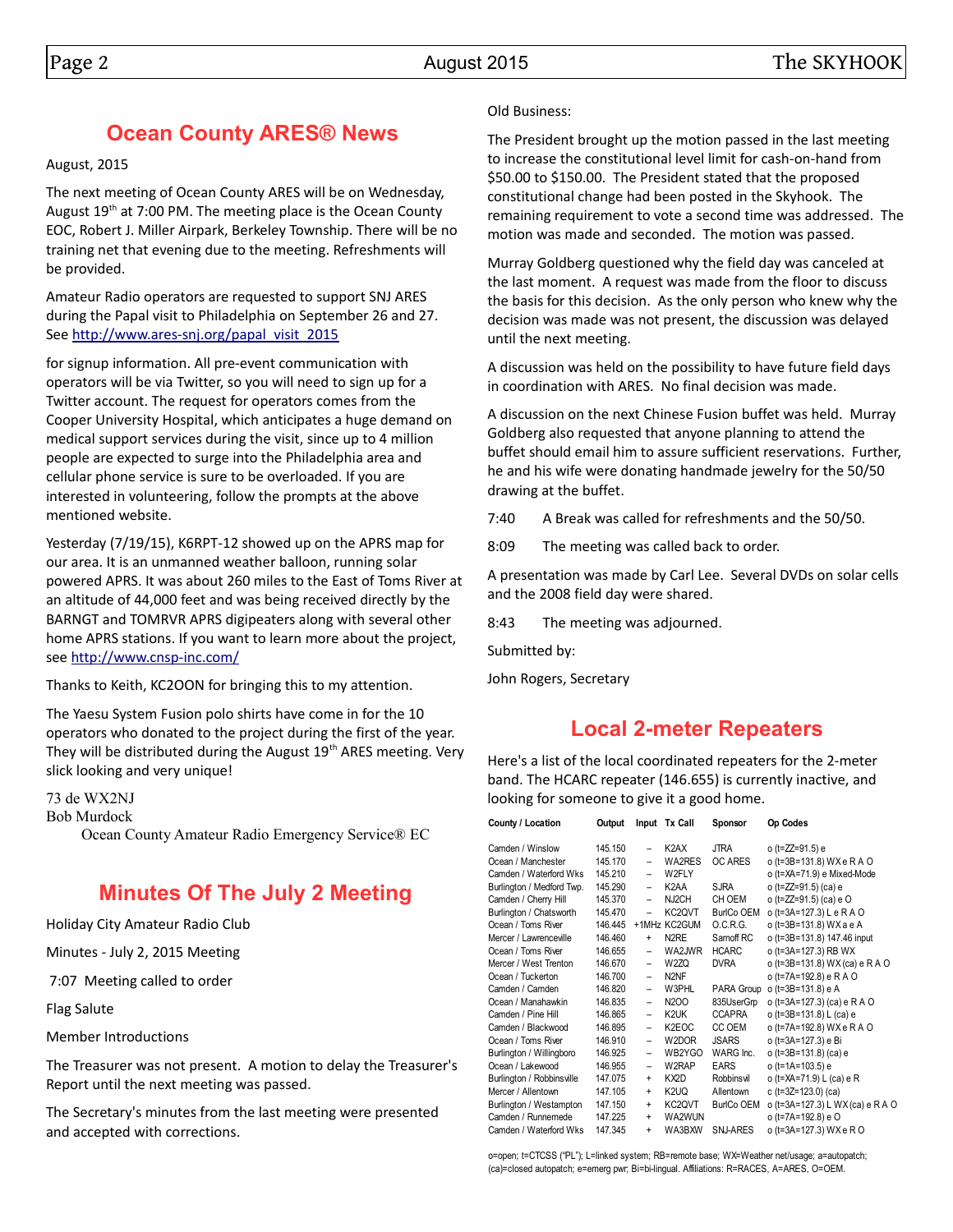



The club's official badge maker is the Capital Engraving Co. in Longview, WA. To order a badge, simply call Capital at 1-800-628- 4985 after 1PM M-F. All that is required is to give your call and first name and your mail address. Use your credit card to pay. Cost is \$13.25 plus \$4 S&H. Al Ross WA7UQE will take care of you and put the official logo and club name on your personal badge.

# **August DX Contests**

 For a much more complete list of contests for a particular week, check out the "WA7BNM Contest Calendar" website at http://www.hornucopia.com .

 It gives a lot of information about contests of the past, present, and near future. I especially like the 8 Day list, because it gives details like categories and exchanges, and usually links to the official rules.

# **Ham Broadcasts On The 49meter Band**

[Broadcasting is not permitted on ham bands, except for Morse code practice and bulletins specifically for radio amateurs. The following article is about a shortwave broadcast station (not a ham station) that was purchased by a German ham club. The 49 meter band is a broadcast band, not a ham band. The article this came from did not mention the station's callsign.]

"Radio Channel 292" 6070kHz Owned & Operated by Deutscher Amateur Radio Club e.V.

June 2015 Broadcast Schedule: Sundays 0700Z (3:00am) SuperClan Radio

 0800Z (4:00am) GoldRausch 6070 0900Z (5:00am) DARC Mondays 1500Z (11:00am) DARC 1800Z (2:00pm) DARC Saturdays 0600Z (2:00am) Radio MiAmigo 0700Z (3:00am) Radio MiAmigo 1600Z (Noon) DX Extra SW News

#### **[Our VE Crew](mailto:lpuccio1@comcast.net?subject=VE)**

Murray [KD2IN,](mailto:MurrayKD2IN@comcast.net) Ed [W1EAP,](mailto:epicciuti@hotmail.com) Larry [K2QDY,](mailto:lpuccio1@comcast.net) John [KQ4WR,](mailto:kq4wr@arrl.net) Stan [KB2PD,](mailto:kn1rgy@gmail.com) Steve [N2WLH,](mailto:n2wlh@yahoo.com) Kevin [W2FA,](mailto:w2fa.kgw@gmail.com) Paul [N2QXB,](mailto:N2QXB@hotmail.com) Larry [WA2VLR.](mailto:lloscalz@optonline.net)

*License exams are now given by appointment only at 7pm on the second Wednesday of each month at Holiday City South Clubhouse, Bldg A, which is at the corner of Mule Rd. and Santiago Dr. Call Larry Puccio, K2QDY, at 732-349-2950 for appointment.* 

*Directions: From either Route 37 W, or Davenport Road, take Mule Road to Santiago Drive. Turn into the parking lot from Santiago Drive, and park near the pool. Enter the building nearest the intersection.*

#### **CLUB COMMITTEES**

| Refreshments:       | John Rogers & Tony Kuzinski |                             |  |  |  |  |  |
|---------------------|-----------------------------|-----------------------------|--|--|--|--|--|
| Webmaster:          |                             | Steve N2WLH N2WLH@yahoo.com |  |  |  |  |  |
| Publicity:          | W1EAP<br>Ed                 | 732-736-0955                |  |  |  |  |  |
| Programs:           | Tony <b>KD2GSO</b>          | 732-930-5779                |  |  |  |  |  |
| Sunshine:           | Dave WA2DJN                 | WA2DJN3@verizon.net         |  |  |  |  |  |
| Field Day:          | Larry <b>K2ODY</b>          | 732-349-2950                |  |  |  |  |  |
| <b>VE Sessions:</b> | Larry <b>K2QDY</b>          | 732-349-2950                |  |  |  |  |  |
| Membership:         | Doug <b>KC2TZC</b>          | 732-928-2316                |  |  |  |  |  |
|                     |                             |                             |  |  |  |  |  |

#### **Holiday City Amateur Radio Club Toms River, New Jersey**

|                        | Web Site www.hcarc.us |               |                     |
|------------------------|-----------------------|---------------|---------------------|
| President              | John Roberts          | KQ4WR         | 732-350-1162 ext 33 |
| Vice President         | Paul Campanella       | <b>KC2ZDM</b> | 732-255-9025        |
| Secretary              | John Rogers           | <b>KD2HWR</b> | 732-269-5717        |
| Treasurer              | Larry Puccio          | <b>K2QDY</b>  | 732-349-2950        |
| <b>Executive Board</b> | <b>Ed Picciuti</b>    | W1EAP         | 732-736-0955        |
| <b>Executive Board</b> | Doug Poray            | <b>KC2TZC</b> | 732-928-2316        |
| <b>Executive Board</b> | Tony Kuzinski         | KD2GSO        | 732-930-5779        |
| <b>Executive Board</b> | (vacant)              |               |                     |
| W2HC Trustee           | Kevin Wagner          | W2FA          | 732-279-0532        |

Membership is open to all interested persons. Ham license is not required. Dues are \$25.00 per year, payable Jan  $1<sup>st</sup>$ . Members joining during the year will have the dues prorated. Family membership \$30.00 per family.

---------------------------------------------------------- Meetings are held on the first Thursday of every month, at 7:00 pm. Location: Meeting Room #1 in the Holiday City South Clubhouse. Directions: From either Route 37 W or Davenport Road, take Mule Road to Santiago Drive. Turn into the parking lot from Santiago Drive and park near the pool. Enter the building nearest the street corner.-

The SKYHOOK is published monthly as the HCARC's official newsletter. Editor and Publisher:

John Roberts [KQ4WR](mailto:kq4wr@arrl.net) 7 Lincoln Ct. Whiting, NJ 08759-1505 e-mail [KQ4WR@arrl.net](mailto:KQ4WR@arrl.net) 732 350-1162 ext 33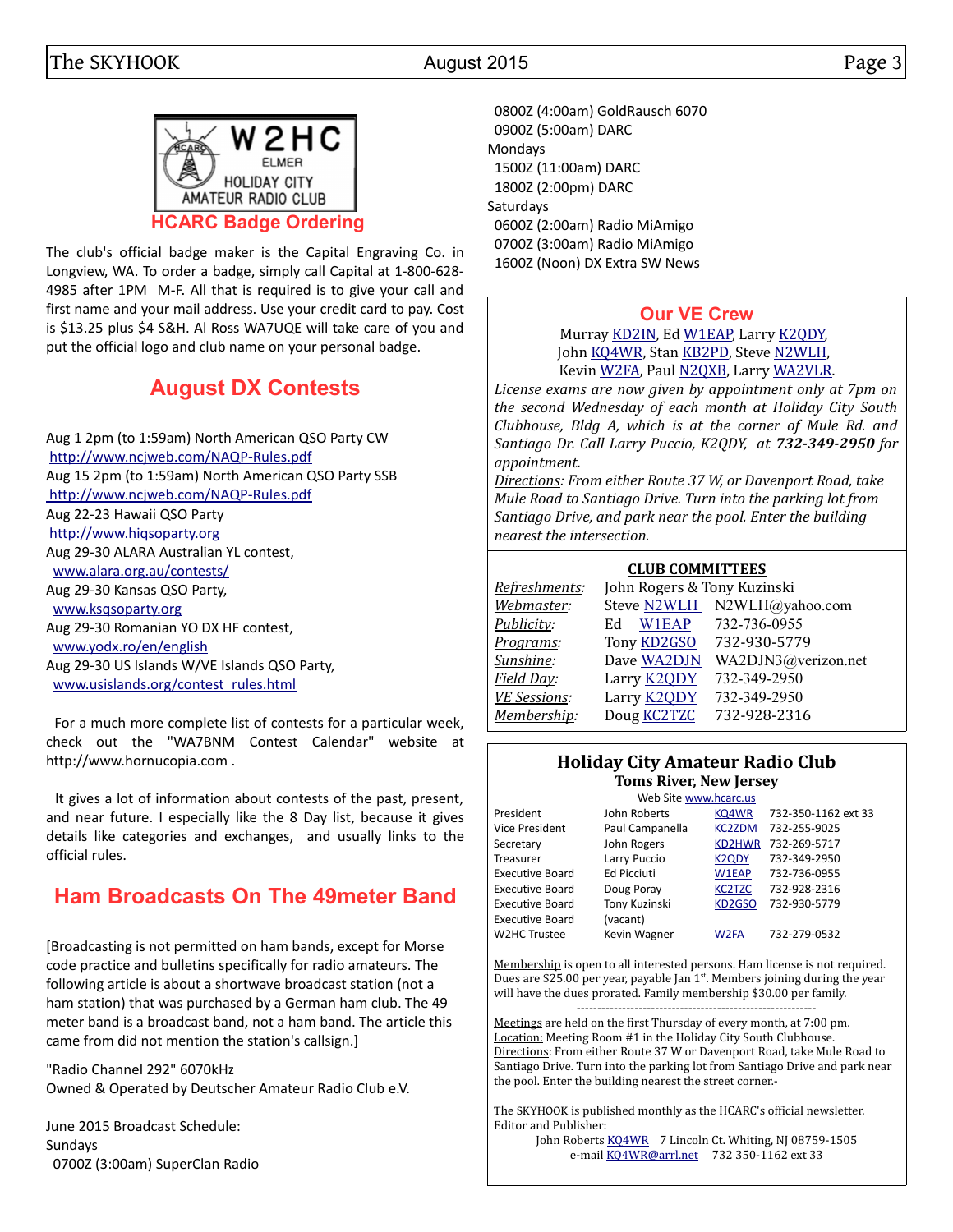#### **DX Reports**

**Russ Young, W2VQV worked:**

Russ reported that conditions for May and July were not good. As Sunspot Cycle 24 continues to wane, the 10m band tends to shut down earlier in the afternoon, but 15m still survives into early evening, providing some early evening Pacific interest.

| <b>CALLSIGN</b>     | <b>DATE</b>    | TIME  | <b>MODE</b> | <b>BAND</b> | <b>ENTITY</b>         | <b>IOTA</b> | <b>GRID</b> | <b>DIST</b>   | <b>DIR</b> |
|---------------------|----------------|-------|-------------|-------------|-----------------------|-------------|-------------|---------------|------------|
| OJ0B                | 15-Jun-15      | 2053Z | <b>RTTY</b> | 20M         | <b>MARKET REEF</b>    | EU-053      | JP90mh      | 4248          | <b>NNE</b> |
| FS5PL               | 19-Jun-15      | 0000Z | <b>CW</b>   | 15M         | ST. MARTIN            | NA-105      | FK88lb      | 1617          | <b>SSE</b> |
| JA3YBK              | 20-Jun-15      | 2043Z | <b>CW</b>   | 15M         | <b>JAPAN</b>          | AS-117      | PM74mg      | 6837          | <b>NNW</b> |
| <b>JS3CTQ</b>       | 20-Jun-15      | 2056Z | <b>CW</b>   | 15M         | <b>JAPAN</b>          | AS-007      | PM74un      | 6987          | <b>NNW</b> |
| JE1CKA              | 20-Jun-15      | 2058Z | <b>CW</b>   | 15M         | <b>JAPAN</b>          | AS-007      | PM96oa      | 6812          | <b>NNW</b> |
| JA1ZGP              | 20-Jun-15      | 2101Z | <b>CW</b>   | 15M         | <b>JAPAN</b>          | AS-007      | PM95sp      | 6837          | <b>NNW</b> |
| JK1YMM              | 20-Jun-15      | 2106Z | <b>CW</b>   | 15M         | <b>JAPAN</b>          | AS-007      | QM06gc      | $~\sim$ 6800  | <b>NNW</b> |
| <b>JA7NVF</b>       | 20-Jun-15      | 2107Z | <b>CW</b>   | 15M         | <b>JAPAN</b>          | AS-007      | QN00qu      | 6462          | <b>NNW</b> |
| JA1ZWT              | 20-Jun-15      | 2109Z | <b>CW</b>   | 15M         | <b>JAPAN</b>          | AS-007      | [PM95]      | $^{\sim}6800$ | <b>NNW</b> |
| JA6GCE              | 20-Jun-15      | 2113Z | <b>CW</b>   | 15M         | <b>JAPAN</b>          | AS-077      | PM52it      | 6837          | <b>NNW</b> |
| JR4OZR              | 20-Jun-15      | 2131Z | <b>CW</b>   | 15M         | <b>JAPAN</b>          | AS-007      | PM75bb      | 6990          | <b>NNW</b> |
| JM1LPN              | 20-Jun-15      | 2142Z | <b>CW</b>   | 15M         | <b>JAPAN</b>          | AS-007      | PM95vq      | 6837          | <b>NNW</b> |
| V <sub>44</sub> KAI | 24-Jun-15      | 2045Z | <b>CW</b>   | 17M         | ST. KITTS & NEVIS     | NA-104      | FK87ph      | 1676          | <b>SSE</b> |
| OD5ZZ               | $1$ -Jul- $15$ | 2131Z | <b>SSB</b>  | 17M         | <b>LEBANON</b>        |             | KM74wk      | 5734          | NE.        |
| EA8BLV              | 1-Jul-15       | 2146Z | <b>CW</b>   | 17M         | <b>CANARY ISLANDS</b> | AF-004      | IL18ri      | 3405          | E          |
| YT9M                | $9$ -Jul-15    | 2126Z | CW          | 17M         | <b>SERBIA</b>         |             | KN03cx      | 4671          | ΝE         |

### **Some Opportunities For August**

Thanks to NG3K for compiling the list, and to QRZ.com and Wikipedia for the latitudes and longitudes.

| <b>Begin</b>  | End    | Entity                | Callsign            | <b>C/IOTA</b> | <b>Bands</b> | Modes*     | Grid   | <b>Direction</b> | Miles |
|---------------|--------|-----------------------|---------------------|---------------|--------------|------------|--------|------------------|-------|
| <b>Jul 24</b> | Aug 01 | Monaco                | 3A/IK5WWA           | EU            | $80 - 6$     | ?          | JN33rr | <b>ENE</b>       | 4038  |
| Aug 07        | Aug 15 | Monaco                | 3A/IZ8EGM           | EU            | $40-6$       | ?          | JN33rr | <b>ENE</b>       | 4038  |
| Aug 15        | Sep 01 | Gambia                | C <sub>5</sub> WP   | AF            | $80 - 10$    | ?          | IK28jr | E                | 3773  |
| Jul 06        | Aug 03 | South Cook Is         | E51AGY              | OC-013        | $80 - 10$    | С          | BG08cs | <b>WSW</b>       | 6927  |
| <b>Jul 05</b> | Aug 21 | Ethiopia              | ET3AA               | AF            | ?            | ?          | KJ99ia | <b>ENE</b>       | 6999  |
| Aug 03        | Aug 24 | Guayaquil             | HC2/LU9EFO          | SA-034        | $80 - 10$    | S          | FI07bt | S                | 2935  |
| Aug 03        | Aug 24 | Galapagos             | HC8/LU9EFO          | SA-004        | $80 - 10$    | S          | El49sm | SSW              | 2977  |
| <b>Jul 15</b> | Sep 15 | Djibouti              | J20JM               | AF            | $80 - 10$    | QC,QJ      | LK11ht | <b>ENE</b>       | 7086  |
| Aug 06        | Aug 09 | Ogasaw ara            | JO1LVZ/JD1          | AS-031        | 160-6        | C, D       | QL07mm | <b>NNW</b>       | 7256  |
| Aug 07        | Aug 10 | Luxembourg            | LX9YL               | EU            | 160-6        | C.S.P.R    | JN39cg | <b>NE</b>        | 3810  |
| Aug 08        | Aug 13 | Mariana Is (Tinian I) | NH <sub>0</sub>     | OC-086        | 80-6m        | C, S, R    | QK24tx | <b>NW</b>        | 7862  |
| Aug 07        | Aug 10 | Faroe Is              | OY/DL2JRM           | EU-018        | 80-10m       | C          | IP60oa | <b>NE</b>        | 3133  |
| Aug 26        | Aug 31 | Fernando de Noronha   | PY0F/PP1CZ          | SA-003        | $80 - 6$     | C.S.R      | HI36sd | <b>SE</b>        | 4024  |
| Aug 09        | Aug 23 | Sevchelles            | S79DPX              | AF-024        | $40 - 6$     | S          | LI75ri | <b>ENE</b>       | 8482  |
| Aug 12        | Aug 19 | Dodecanese            | SV5/DL1ZB           | EU-001        | $20 - 6$     | S, R, P, V | JO40ic | <b>NE</b>        | 3901  |
| <b>Jul 19</b> | Aug 01 | Crete: Chrysi         | SW9AA               | <b>EU-187</b> | ?            | ?          | KM24uu | <b>ENE</b>       | 5186  |
| Aug 10        | Aug 15 | <b>Iceland</b>        | TF/F4GGQ            | EU-021        | ?            | S          | IQ14ei | <b>NNE</b>       | 2969  |
| Aug 31        | Sep 07 | <b>Iceland</b>        | TF/K2HVN            | EU-021        | $30 - 10$    | C, S       | IQ14ej | <b>NNE</b>       | 2969  |
| Aug 24        | Aug 29 | Corsica               | TK/IZ1FRM           | EU-014        | ?            | ?          | JN42jn | <b>ENE</b>       | 4135  |
| <b>Jul 28</b> | Aug 08 | Antigua & Barbuda     | <b>V29SH</b>        | NA-100        | (17m)        | (C, S)     | FK97cd | <b>SSE</b>       | 1745  |
| <b>Jul 19</b> | Aug 02 | Anguilla              | VP <sub>2</sub> ERM | NA-022        | $80-10(20)$  | S, C, R(D) | FK88lg | <b>SSE</b>       | 1644  |
| <b>Jul 10</b> | Aug 05 | USA (Maine)           | W2IY                | NA-055        | ?            | ?          | FK54ug | <b>SSE</b>       | 1812  |
| Aug 07        | Aug 08 | Cayman Is             | ZF <sub>2</sub> EE  | NA-016        | ?            | C          | EK99hi | <b>SSW</b>       | 1486  |
|               |        |                       |                     |               |              |            |        |                  |       |